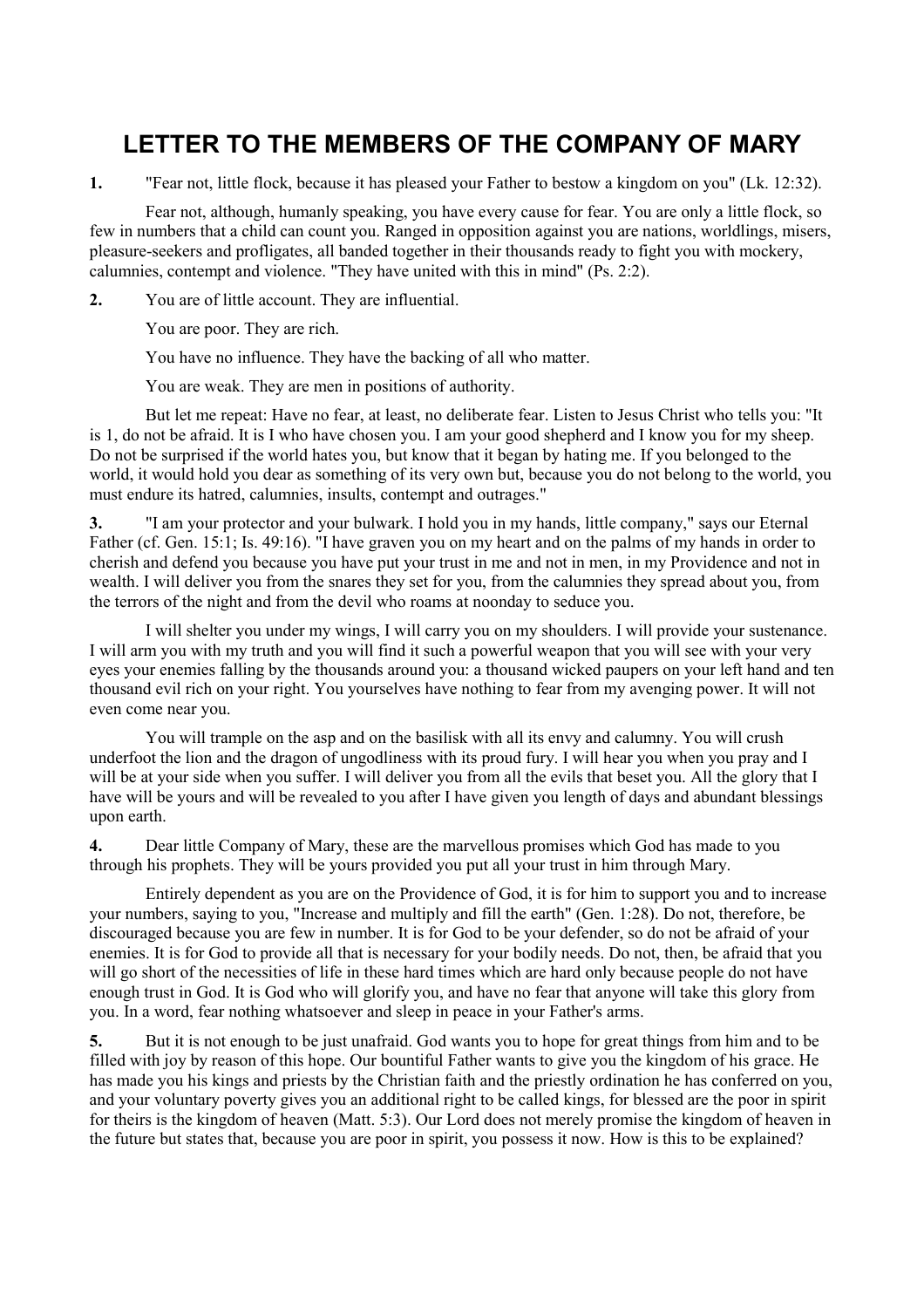**6.** (1) The blessed in heaven feel no need of the things of this world since they have a superabundance of all things, spiritual and eternal. God is theirs in his fullness. Likewise, men such as you who profess voluntary poverty feel no need for the things of this world because they neither want nor desire them. If they did, they would not be truly poor in spirit. As the wise man says, "The poor man's riches are proportionate to the desires of his mind and heart" (Sir. 38:20). If his heart is contented, he is rich and wants for nothing.

**7.** (2) The poor in spirit are rich in faith and the other virtues. "In this world," says St. Jerome, "the poor are rich in faith and he who is poor with Jesus is rich beyond measure." He is rich in divine consolations. He does not have to live the thorny life of the rich nor share their urge for riches. Like one who reigns in heaven, he has turned away from the enjoyment of earthly consolations in order to enjoy those which God has provided for him in such abundance. He even counts heavenly glory as part of his wealth in spite of not yet being in heaven. One can say that what has the value of gold is gold, and, by analogy, we can say that what is equivalent to heaven is heaven. What is being poor in spirit equivalent to? The kingdom of heaven and heavenly glory.

**8.** (3) The man who is truly poor in spirit possesses God himself in his heart. "What is more glorious for a man than to sell all he has in exchange for Christ Jesus?" says St. Augustine. What a profitable sale and what a good bargain! "Man doe not realize its worth" (Job 28:13).

 Understand this, dear brothers, no man realizes the value of your evangelical poverty, "The man who embraces the poverty of Christ is always rich because what he possesses more than offsets what he lacks and he is not afraid of being deprived of anything in this world since he has been given the grace of possessing all things by possessing the Lord of all."

**9.** To increase the rich treasure your poverty brings you and remain in possession of the kingdom you have conquered, there are three things you must put into practice:

 (i) You must set a great value on this real and effective poverty to which you have committed yourself and have a real love for it. No one becomes rich more easily or knows the best use to make of these riches, says a holy bishop, than the man who is truly poor in spirit. He knows that wealth only serves to reduce to poverty and misery those whose heart is centred on it, whereas those who give up this wealth through a holy and praiseworthy contempt for it become rich and happy in the truest sense of the word. "Riches make a man poor and miserable if he loves them. If he despises them for Christ's sake, they make him rich and happy" (Umbertus).

 Be careful then and do not look back at the patrimony or benefice you have given up. "No one putting his hand to the plough and looking behind is fit for the kingdom of God (Luke 9:62). Be careful, too, not to glance enviously around you at the thousand and one benefits, ecclesiastical or otherwise, which you could acquire with as much right as anyone else, for "they arouse the fool's concupiscence" (Wis. 15:5).

**10.** (ii) Feel then for yourselves the effects of poverty, for instance, (1) the labour it entails in the pulpit or the confessional by which you earn your bread at the sweat of your brow; (2) the humiliation and disdain which are usually shown to poor clerics; (3) other humiliations which poverty brings with it: lack of suitable clothing, proper food and accommodation, the fatigue and travelling it imposes.

**11.** (iii) Let all your longing be centred on eternal things. Knock on the door which opens to you the mercy of Jesus Christ who recognizes and hears without fail those who are dressed in the livery of his poverty.

 The man truly poor in spirit sees the world as a frightful wilderness and turns his heart from it. He avoids getting involved in worldly affairs, "No man enlisted in God's army gets involved in other business" (II Tim. 2:4). To his relatives and friends in the world he only . . .

 In the same way, therefore, that a traveller bent on reaching some royal city, towards which he is directing his swift passage, and who, wholly taken up with this one idea, passes on indifferently without stopping to consider the beauty of the countries through which he is passing, so the missionary, carefree like St. Francis, walks with great haste towards the heavenly Jerusalem, solely taken up with the charms of the immortal city of peace and glory; he has eyes only for its contemplation; and he can't give the name of pain to what it has cost him to get there, nor the name of pleasure to what could turn him away from it. Like another St. Paul, he doesn't consider visible things but the invisible, because he tells himself, the visible are